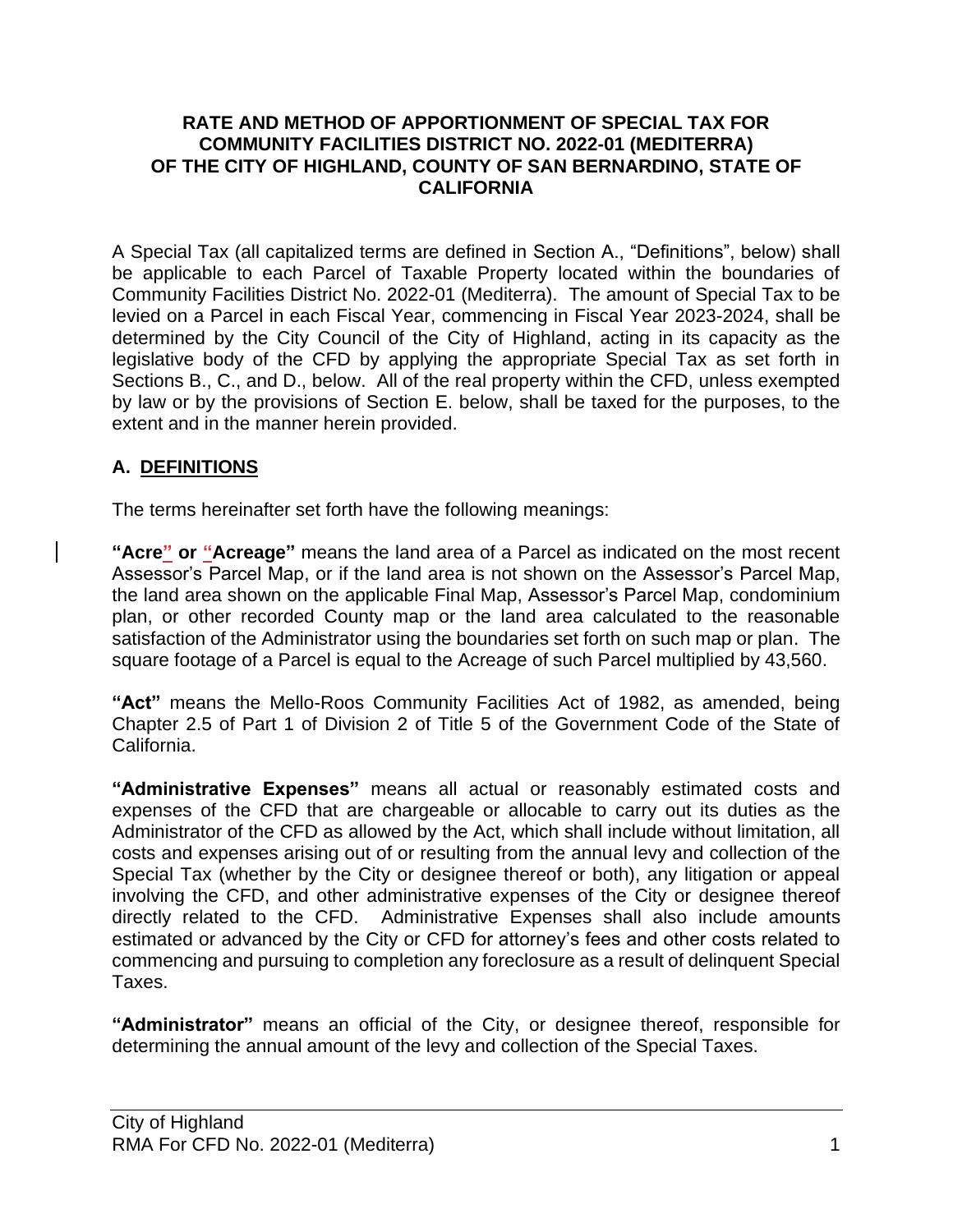**"Approved Property"** means all Parcels of Taxable Property: (i) that are included in a Final Map that was recorded prior to January 1<sup>st</sup> preceding the Fiscal Year in which the Special Tax is being levied, and (ii) that have not been issued a Building Permit prior to the April 1<sup>st</sup> preceding the Fiscal Year in which the Special Tax is being levied.

**"Assessor"** means the Assessor of the County.

**"Assessor's Parcel Map"** means an official map of the Assessor of the County designating Parcels by Assessor's Parcel Number.

**"Assessor's Parcel Number"** means the number assigned to a lot or Parcel for purposes of identification as determined from an Assessor Parcel Map or the applicable assessment roll.

**"Base Year"** means the Fiscal Year ending June 30, 2024.

**"Boundary Map"** means a recorded map of the CFD which indicates by a boundary line the extent of the territory identified to be subject to the levy of Special Taxes.

**"Building Permit"** means the first legal document issued by a local agency giving official permission for new construction. For purposes of this definition, "Building Permit" shall not include any subsequent Building Permits issued or changed after the first issuance.

**"CFD"** means Community Facilities District No. 2022-01 (Mediterra) of the City of Highland.

**"City"** means the City of Highland, California

**"Consumer Price Index"** means the Consumer Price Index published by the U.S. Bureau of Labor Statistic for "All Urban Consumers" in the San Bernardino Riverside-San Bernardino-Ontario Area, measured as of the month of March in the Calendar Year which ends in the previous Fiscal Year. In the event this index ceases to be published, the Consumer Price Index shall be another index as determined by the Administrator that is reasonably comparable to the Consumer Price Index for the San BernardinoRiverside-San Bernardino-Ontario Area.

**"Council"** means the City Council of the City acting as the legislative body of the CFD.

**"County"** means the County of San Bernardino, California.

**"Developed Property"** means all Parcels of Taxable Property: (i) that are included in a Final Map that was recorded prior to January 1<sup>st</sup> preceding the Fiscal Year in which the Special Tax is being levied, and (ii) for which a Building Permit for new construction has been issued prior to April 1<sup>st</sup> preceding the Fiscal Year in which the Special Tax is being levied.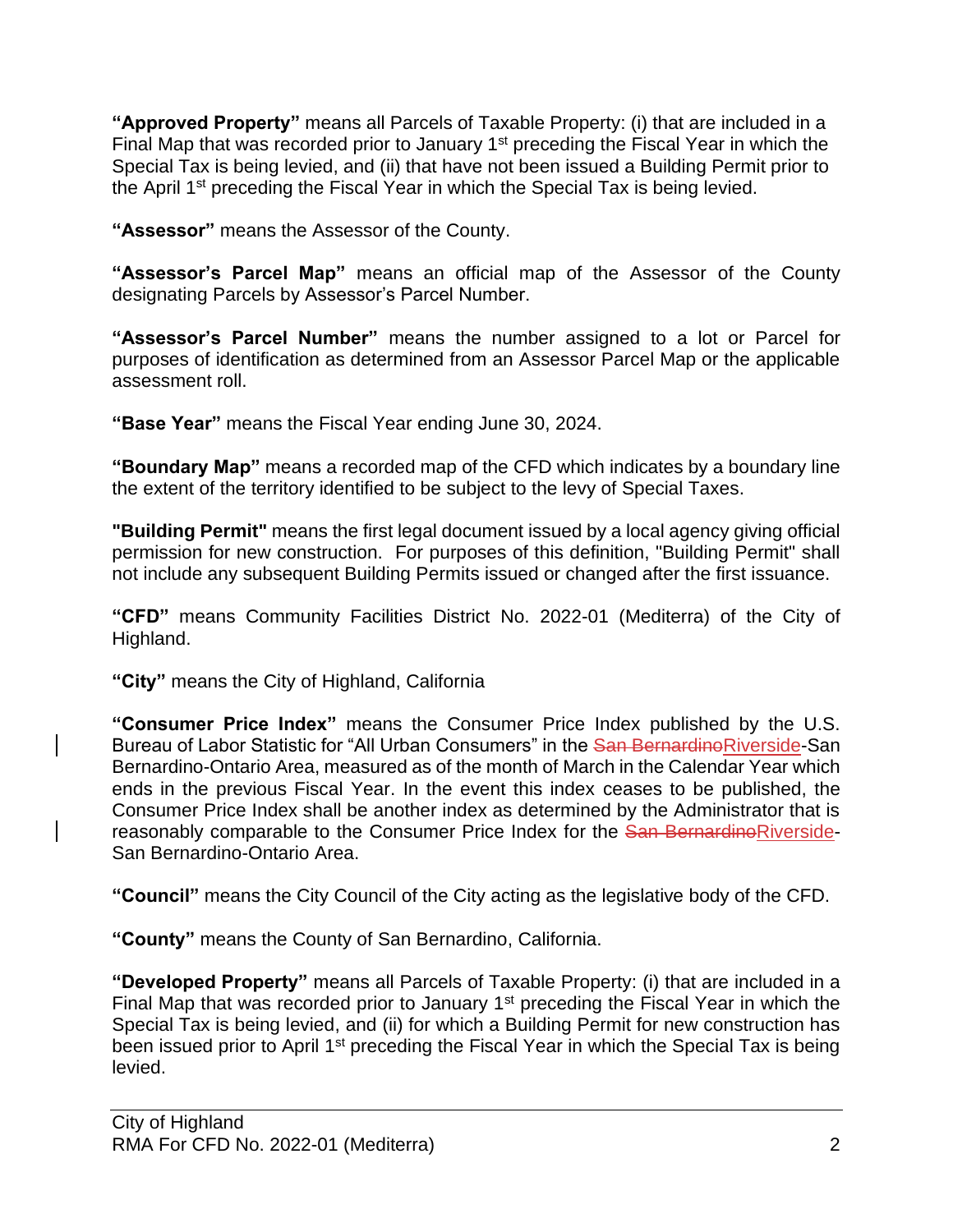**"Dwelling Unit" or "(D/U)"** means a residential unit that is used or intended to be used as a domicile by one or more persons, as determined by the Administrator.

**"Exempt Property"** means any Parcel which is exempt from Special Taxes pursuant to Section E., below.

**"Final Map"** means a subdivision of property by recordation of a Assessor's Parcel Map or lot line adjustment, pursuant to the Subdivision Map Act (California Government Code Section 66410 *et seq*.) or recordation of a condominium plan pursuant to California Civil Code 1352 that creates individual lots for which Building Permits may be issued without further subdivision.

**"Fiscal Year"** means the 12 month period starting on July 1 of any calendar year and ending the following June 30.

**"Fuel Modification"** means the necessary maintenance of combustible native or ornamental vegetation to reduce the threat of wildfire.

**"Land Use Class"** means any of the classes listed in Table 1 and Table 2 of Section C. below.

**"Maximum Special Tax"** means the Maximum Special Tax A, or the Maximum Special Tax B, Maximum Special Tax C or Maximum Special Tax D.

**"Maximum Special Tax A"** means for each Parcel in each Fiscal Year, the greatest amount of Special Tax A, determined in accordance with Section C., below, which may be levied on such Parcel in such Fiscal Year.

**"Maximum Special Tax B"** means for each Parcel in each Fiscal Year, the greatest amount of Special Tax B, determined in accordance with Section C., below, which may be levied on such Parcel in such Fiscal Year.

**"Maximum Special Tax C"** means for each Parcel in each Fiscal Year, the greatest amount of Special Tax C, determined in accordance with Section C., below, which may be levied on such Parcel in such Fiscal Year.

**"Maximum Special Tax D"** means for each Parcel in each Fiscal Year, the greatest amount of Special Tax D, determined in accordance with Section C., below, which may be levied on such Parcel in such Fiscal Year.

**"Mixed Use"** means a zoning type that blends residential, commercial, retail or other land uses on a single parcel.

**"Multifamily Residential Property"** means all Parcels of Developed Property that consists of a building or buildings comprised of attached Dwelling Units available for rental by the general public, not for sale to an end user, and under common management.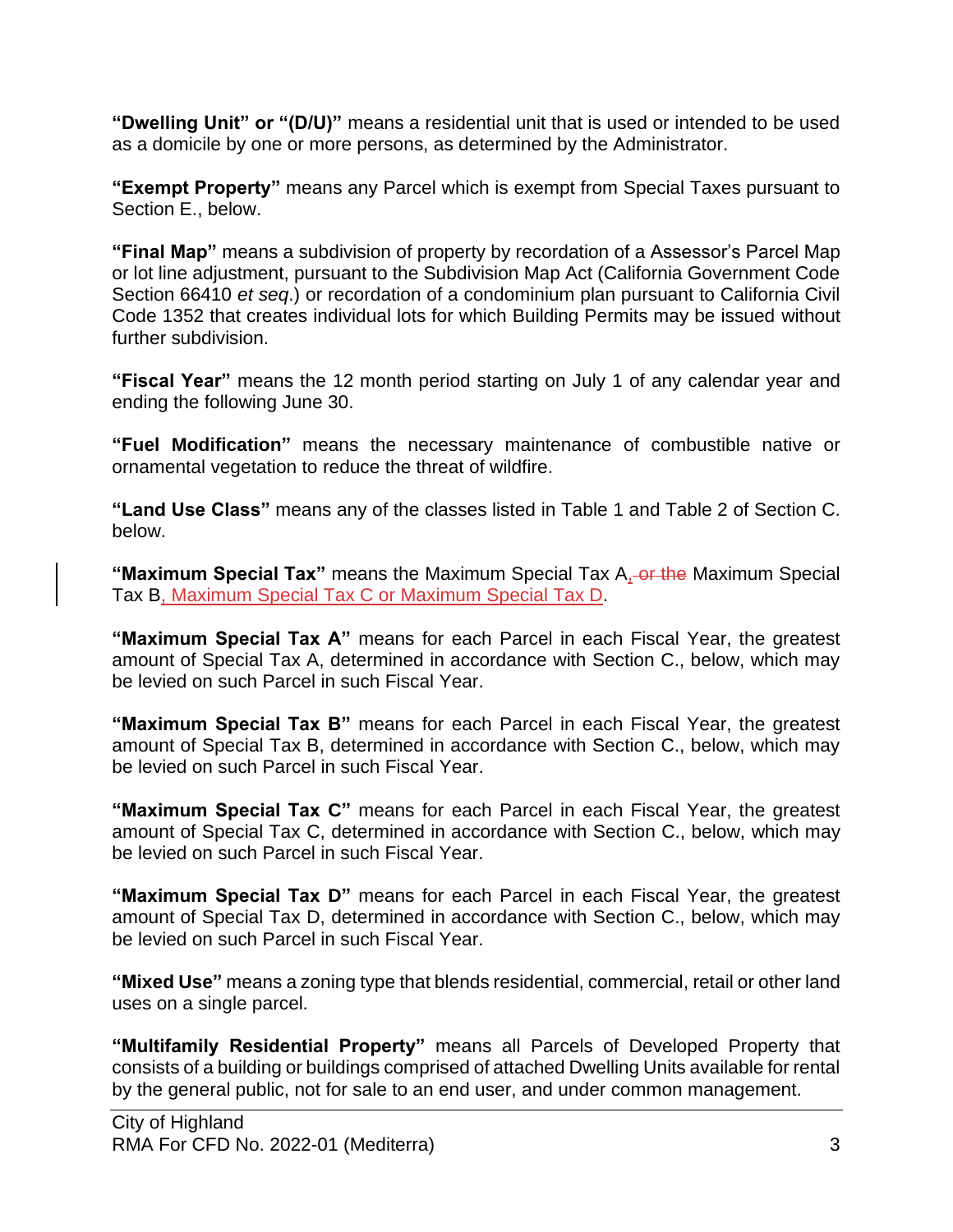**"Non-Residential Property"** means all Parcels of Developed Property for which a Building Permit was issued, permitting the construction of one or more non-residential structures.

**"Operating Reserves"** means cash reserves to fund the Special Tax A Requirement, Special Tax B Requirement, Special Tax C Requirement or Special Tax D Requirement in the event of cash flow shortages or unexpected increases in costs.

**"Parcel(s)"** means a lot or parcel within the CFD shown on an Assessor's Parcel Map with an assigned Assessor's Parcel Number valid as of July 1<sup>st</sup> for the Fiscal Year for which the Special Tax is being levied.

**"Property Owner's Association Property"** means all Parcels which have been conveyed, dedicated to, or irrevocably offered for dedication to a property owner association, including any master or sub-association, prior to April 1<sup>st</sup> preceding the Fiscal Year in which the Special Tax is being levied.

**"Proportionately"** means for Parcels of Taxable Property that are (i) Developed Property, that the ratio of the actual Special Tax levy to Maximum Special Tax is the same for all Parcels of Developed Property, (ii) Approved Property, that the ratio of the actual Special Tax levy to the Maximum Special Tax is the same for all Parcels of Approved Property, and (iii) Undeveloped Property, Public Property or Property Owner's Association Property, that the ratios of the actual Special Tax levy per Acre to the Maximum Special Tax per Acre is the same for all Parcels of Undeveloped Property, Public Property and Property Owner's Association Property.

"Public Property" means all Parcels which, as of April 1<sup>st</sup> preceding the Fiscal Year in which the Special Tax is being levied, are (i) used for rights-of-way or any other purpose and is owned by, dedicated to, or irrevocably offered for dedication to the federal government, the State, the County, City or any other public agency, provided, however, that any property leased by a public agency to a private entity and subject to taxation under Section 53340.1 of the Act shall be taxed and classified according to its use; or (ii) encumbered by an unmanned utility easement making impractical its utilization for other than the purpose set forth in the easement.

**"Residential Property"** means all Parcels of Developed Property for which a Building Permit has been issued permitting the construction of one or more residential Dwelling Units.

**"Single Family Property"** means all Parcels of Residential Property, other than Multifamily Residential Property.

**"Single Family – Low Density Residential Property"** means all Single Family Property with a density of 2.1 to 6.0 D/Us per acre, Planning Areas 1, 2, and 3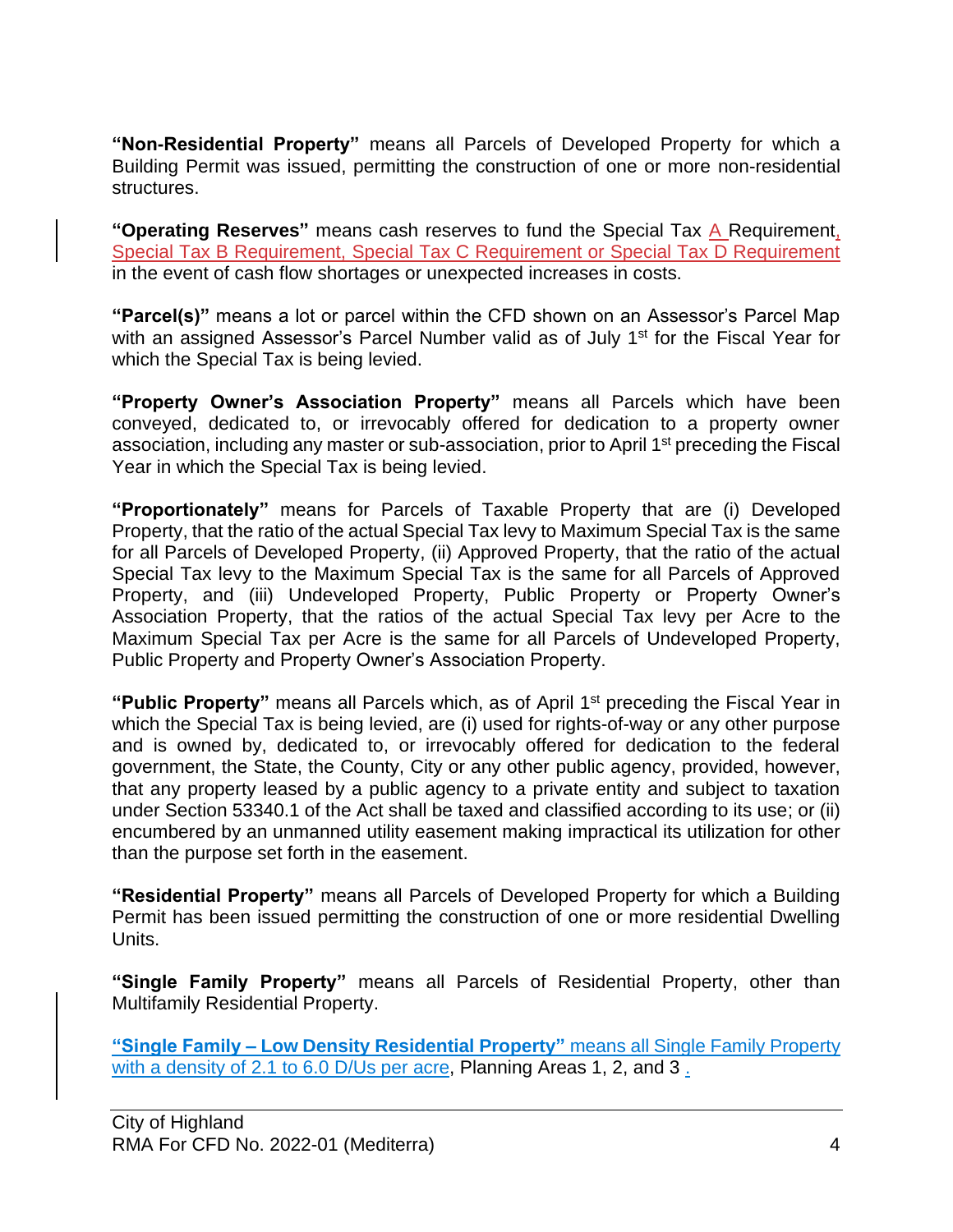**"Single Family – Medium Density Residential Property"** means all Single Family Property with a density of 4.0 to 12.0 D/Us per acre, Planning Area 4.

**"Special Tax(es)"** means the Special Tax A, Special Tax B, Special Tax C and Special Tax D to be levied in each Fiscal Year on each Parcel of Taxable Property in accordance with Section D.

**"Special Tax A"** means the special tax to be levied in each Fiscal Year on each Parcel of Taxable Property in accordance with Section D.1 to fund the Special Tax A Requirement.

**"Special Tax Area A"** means the parcels comprising Special Tax Area A as depicted and defined in the Boundary Map.

**"Special Tax A Requirement"** means for each Fiscal Year, that amount required to pay: (i) the estimated cost of Special Tax Area A Services for such Fiscal Year as determined by the City; (ii) fund the Special Tax A Reserve Fund in an amount not to exceed 20% of the Special Tax A Reserve Fund Requirement (iii) pay Administrative Expenses; (iv) pay for the actual or anticipated shortfall due to Special Tax A delinquencies in the current or prior Fiscal Year; and (v) less a credit for funds available to reduce the annual Special Tax A levy as determined by the Administrator.

**"Special Tax A Reserve Fund"** means a fund to be used for capital replacement and Operating Reserves related to the Special Tax A Services.

**"Special Tax A Reserve Fund Requirement"** means an amount up to 200% of the anticipated annual cost of Special Tax A Services of \$43,034 for the Base Year. The Special Tax A Reserve Fund Requirement shall be increased annually, commencing July 1, 2024, based on the percentage increase in the Consumer Price Index with a maximum annual increase of six percent (6%) and a minimum annual increase of two percent (2%) of the amount in effect in the previous Fiscal Year.

"**Special Tax A Services"** means (i) In-Tract Street lights maintenance including energy charges, operation, maintenance and administrative costs of streetlights within the boundaries of Special Tax Area A, (ii) Medians on Greenspot Rd - Landscape maintenance to be financed, including streetscape and related facilities specifically identified within Special Tax Area A. The landscape maintenance may include, but is not limited to, all landscaping materials such as turf, ground cover, shrub, trees, plants, irrigation and drainage systems, weed control and other abatements, electricity, repair/replacement and inspection, (iii) Streetscape Landscaping in front of Basin (Lot C of Tract 18893-2). The landscape maintenance may include, but is not limited to all landscaping materials such as turf, ground cover, shrub, trees, plants, irrigation and drainage systems, weed control and other abatements, lighting, electricity, repair/replacement and inspection. Inspection is inclusive of scheduling, travel time, visual inspection process and procedures, GPS location recording, reporting by device,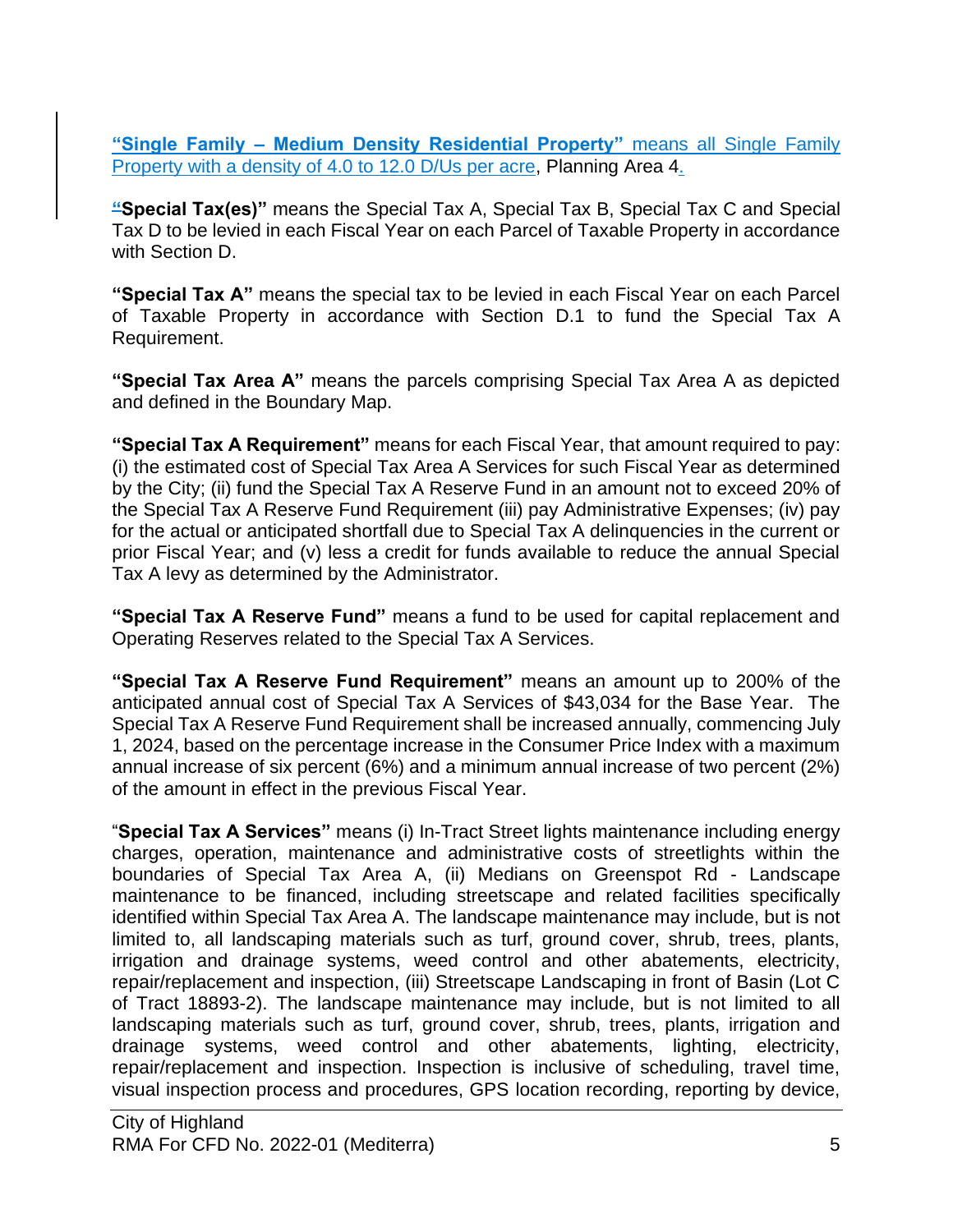annual reporting, visual inspection for functionality, vegetated as designed, irrigation is complete and in working order, noting any of the following: any deficiencies, erosion, trash, silt, sediment, structural deficiencies. Maintenance is inclusive of repair or replacing any of the items noted as deficient or needing to be corrected to not be deficient. Administration is inclusive of quality assurance and control of inspection and maintenance, general contract administration, including phone calls and procurement of goods and services.

**"Special Tax B"** means the special tax to be levied in each Fiscal Year on each Parcel of Taxable Property in accordance with Section D.2 to fund the Special Tax B Requirement.

**"Special Tax Area B"** means the parcels comprising Special Tax Area B as depicted and defined in the Boundary Map.

**"Special Tax B Requirement"** means for each Fiscal Year, that amount required to pay: (i) the estimated cost of Special Tax Area B Services for such Fiscal Year as determined by the City; (ii) fund the Special Tax B Reserve Fund in an amount not to exceed 20% of the Special Tax B Reserve Fund Requirement (iii) pay Administrative Expenses; (iv) pay for the actual or anticipated shortfall due to Special Tax B delinquencies in the current or prior Fiscal Year; and (v) less a credit for funds available to reduce the annual Special Tax B levy as determined by the Administrator.

**"Special Tax B Reserve Fund"** means a fund to be used for capital replacement and Operating Reserves related to the Special Tax B Services.

**"Special Tax B Reserve Fund Requirement"** means an amount up to 200% of the anticipated annual cost of Special Tax B Services of \$126,625 for the Base Year. The Special Tax B Reserve Fund Requirement shall be increased annually, commencing July 1, 2024, based on the percentage increase in the Consumer Price Index with a maximum annual increase of six percent (6%) and a minimum annual increase of two percent (2%) of the amount in effect in the previous Fiscal Year.

**"Special Tax B Services"** means (i) Public Park Lot B TR 18893-2 (excluding Clubhouse and Pool area) landscape maintenance and related facilities, retaining walls, fencing, sidewalks, playground equipment, picnic tables, benches, trash receptacles, and related fixtures and exercise equipment and (ii) Trail and Access Road located in portions of Lot A of Tract 18893-1 and TR 18893-2 and estimated Trail and Access Road in Phase 3 and Phase 4. The landscaping maintenance in (i) may include, but is not limited to all landscaping materials such as turf, ground cover, shrub, trees, plants, irrigation and drainage systems, weed control and other abatements, streetlights, electricity, repair/replacement and inspection. Inspection is inclusive of scheduling, travel time, visual inspection process and procedures, GPS location recording, reporting by device, annual reporting; visual inspection for functionality, vegetated as designed, irrigation is complete and in working order, noting any of the following: deficiencies, erosion, trash, silt, sediment, structural deficiencies. Maintenance is inclusive of repair or replacing any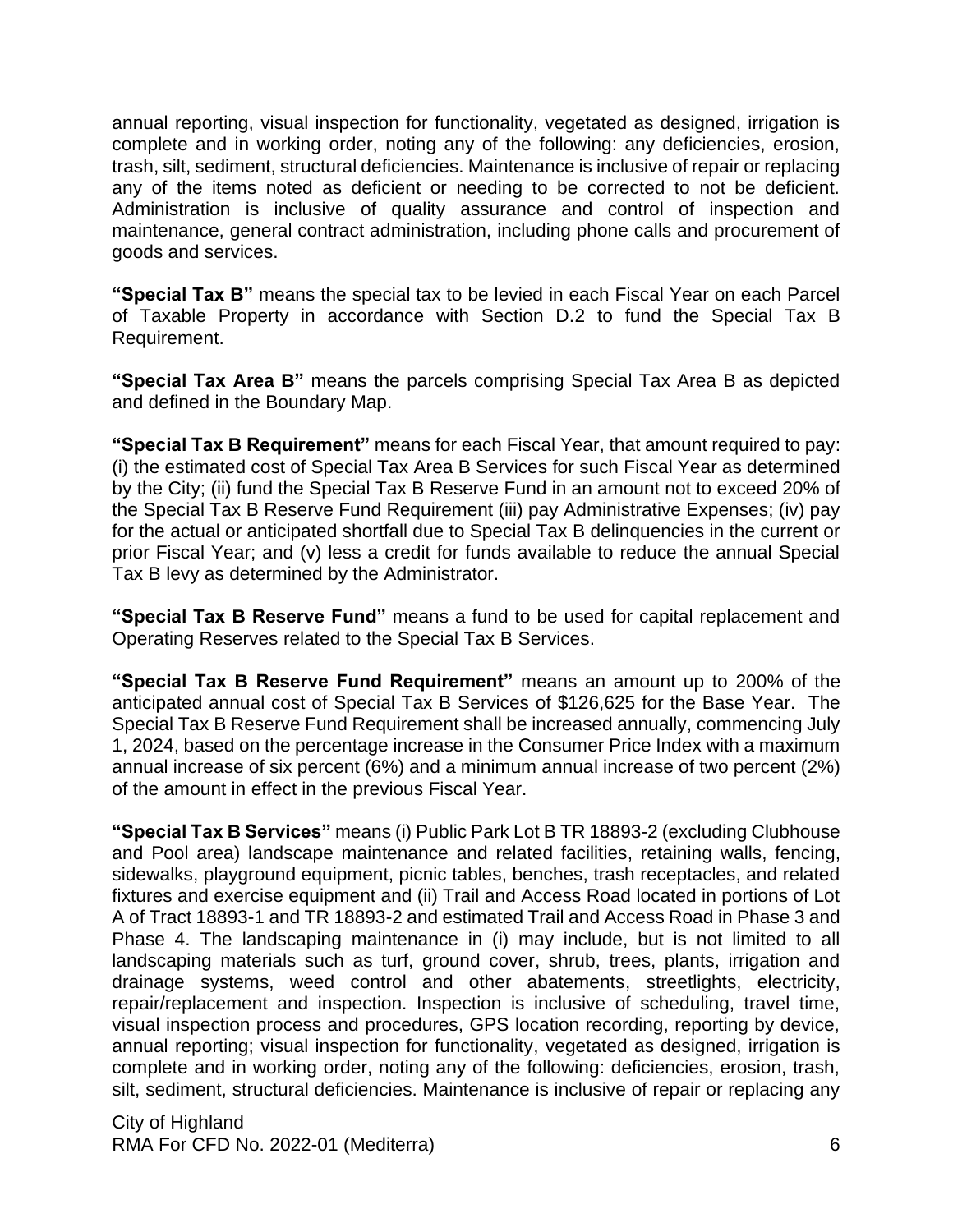of the items noted as deficient or needing to be corrected to not be deficient. Administration is inclusive of quality assurance and control of inspection and maintenance, general contract administration, including phone calls and procurement of goods and services.

**"Special Tax C"** means the special tax to be levied in each Fiscal Year on each Parcel of Taxable Property in accordance with Section D.2 to fund the Special Tax C Requirement. Maintenance of the Special Tax C Improvements shall be the responsibility of the Property Owner's Association as long as the Special Tax C Improvements are being maintained to a standard acceptable to the City. Special Tax C shall not be levied in any year the City determines that the Special Tax C Improvements have been maintained to a standard acceptable to the City. Special Tax C shall begin to be levied in the first year in which the City determines that the Special Tax C Improvements, have not been maintained to a standard acceptable to the City of Highland. The City shall not levy Special Tax C without first giving notice to the Property Owner's Association specifying the maintenance deficiency related to the Special Tax C Improvements and allowing a sufficient period for curing such deficiency.

**"Special Tax Area C"** means the parcels comprising Special Tax Area C as depicted and defined in the Boundary Map.

**"Special Tax C Requirement"** means for each Fiscal Year, that amount required to pay: (i) the estimated cost of Special Tax Area C Services for such Fiscal Year as determined by the City; (ii) fund the Special Tax C Reserve Fund in an amount not to exceed 20% of the Special Tax CB Reserve Fund Requirement (iii) pay Administrative Expenses; (iv) pay for the actual or anticipated shortfall due to Special Tax C delinquencies in the current or prior Fiscal Year; and (v) less a credit for funds available to reduce the annual Special Tax B levy as determined by the Administrator.

**"Special Tax C Reserve Fund"** means a fund to be used for capital replacement and Operating Reserves related to the Special Tax C Services.

**"Special Tax C Reserve Fund Requirement"** means an amount up to 200% of the anticipated annual cost of Special Tax C Services of \$137,566 for the Base Year. The Special Tax C Reserve Fund Requirement shall be increased annually, commencing July 1, 2024, based on the percentage increase in the Consumer Price Index with a maximum annual increase of six percent (6%) and a minimum annual increase of two percent (2%) of the amount in effect in the previous Fiscal Year.

**"Special Tax C Services"** means (i) Lot E (westerly slope) Tract 18893-1 landscape maintenance and related facilities, (ii) Lot F (parkway along Greenspot Road) Tract 18893-1 landscape maintenance and related facilities, (iii) Private Park Lot A Tract 18893- 1 landscape maintenance and related facilities, (iv) debris walls and debris fencing, and (v) Fuel Modification in portions of Lot A Tract 18893-1 and Tract 18893-2. The landscaping maintenance in (i) may include, but is not limited to all landscaping materials such as turf, ground cover, shrub, trees, plants, irrigation and drainage systems, weed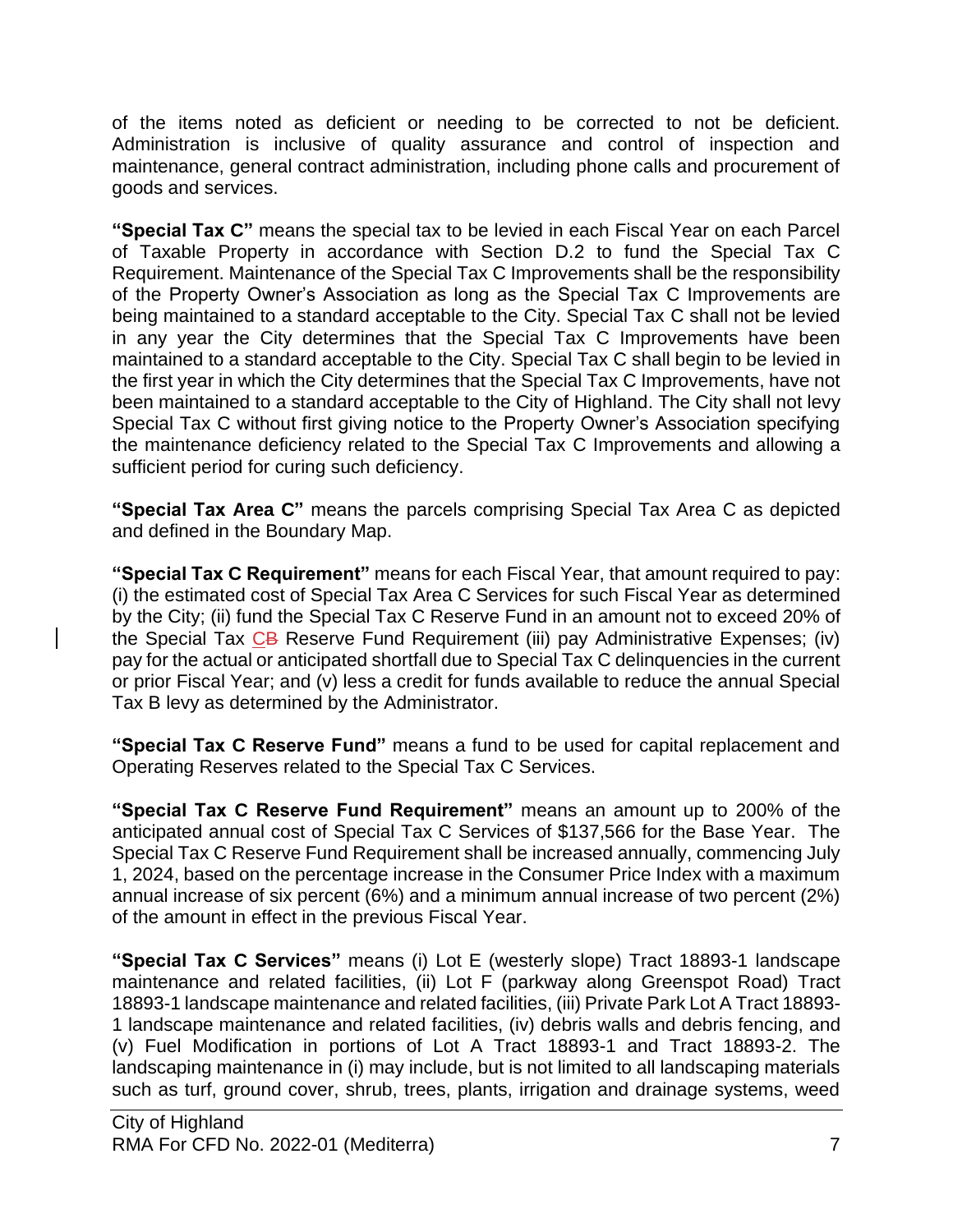control and other abatements, streetlights, electricity, repair/replacement and inspection. Inspection is inclusive of scheduling, travel time, visual inspection process and procedures, GPS location recording, reporting by device, annual reporting; visual inspection for functionality, vegetated as designed, irrigation is complete and in working order, noting any of the following: deficiencies, erosion, trash, silt, sediment, structural deficiencies. Maintenance is inclusive of repair or replacing any of the items noted as deficient or needing to be corrected to not be deficient. Administration is inclusive of quality assurance and control of inspection and maintenance, general contract administration, including phone calls and procurement of goods and services.

**"Special Tax D"** means the special tax to be levied in each Fiscal Year on each Parcel of Taxable Property in accordance with Section D.2 to fund the Special Tax D Requirement. Maintenance of the Special Tax D Improvements shall be the responsibility of the Property Owner's Association as long as the Special Tax D Improvements are being maintained to a standard acceptable to the City. Special Tax D shall not be levied in any year the City determines that the Special Tax D Improvements have been maintained to a standard acceptable to the City. Special Tax D shall begin to be levied in the first year in which the City determines that the Special Tax D Improvements, have not been maintained to a standard acceptable to the City of Highland. The City shall not levy Special Tax D without first giving notice to the Property Owner's Association specifying the maintenance deficiency related to the Special Tax D Improvements and allowing a sufficient period for curing such deficiency.

**"Special Tax Area D"** means the parcels comprising Special Tax Area D as depicted and defined in the Boundary Map.

**"Special Tax D Requirement"** means for each Fiscal Year, that amount required to pay: (i) the estimated cost of Special Tax Area D Services for such Fiscal Year as determined by the City; (ii) fund the Special Tax D Reserve Fund in an amount not to exceed 20% of the Special Tax BD Reserve Fund Requirement (iii) pay Administrative Expenses; (iv) pay for the actual or anticipated shortfall due to Special Tax D delinquencies in the current or prior Fiscal Year; and (v) less a credit for funds available to reduce the annual Special Tax B levy as determined by the Administrator.

**"Special Tax D Reserve Fund"** means a fund to be used for capital replacement and Operating Reserves related to the Special Tax D Services.

**"Special Tax D Reserve Fund Requirement"** means an amount up to 200% of the anticipated annual cost of Special Tax GD Services of \$23,028 for the Base Year. The Special Tax D Reserve Fund Requirement shall be increased annually, commencing July 1, 2024, based on the percentage increase in the Consumer Price Index with a maximum annual increase of six percent (6%) and a minimum annual increase of two percent (2%) of the amount in effect in the previous Fiscal Year.

**"Special Tax D Services"** means (i) Stormwater facilities and BMPs including water quality basins and any other NPDES/WQMP/BMP related devices which are eligible for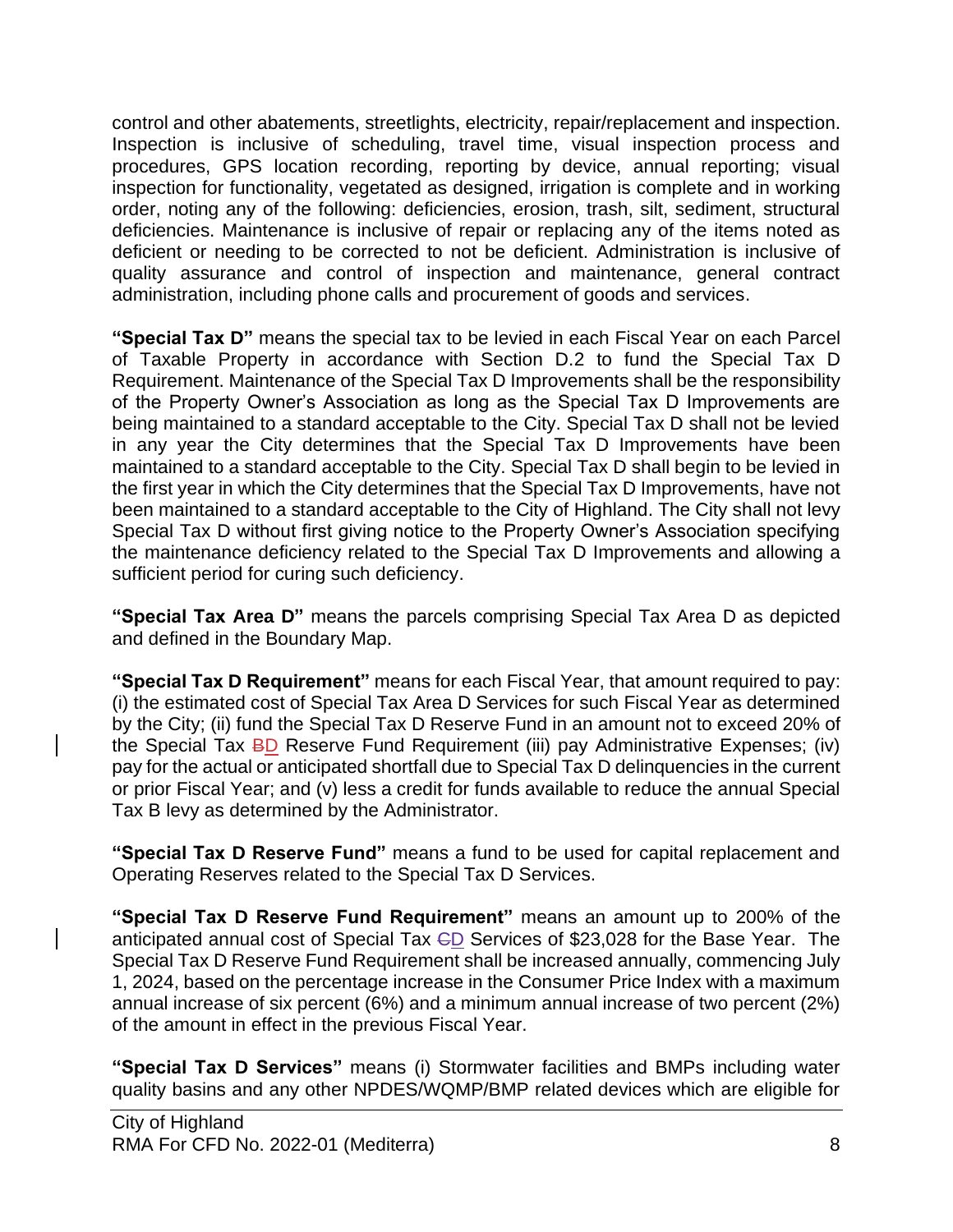financing under the Act, landscape maintenance, gabion baskets and fencing and (ii) landscape maintenance and related facilities of Mediterra Parkway Median and Roundabout. The landscaping maintenance in (i) may include, but is not limited to all landscaping materials such as turf, ground cover, shrub, trees, plants, irrigation and drainage systems, weed control and other abatements, streetlights, electricity, repair/replacement and inspection. Inspection is inclusive of scheduling, travel time, visual inspection process and procedures, GPS location recording, reporting by device, annual reporting; visual inspection for functionality, vegetated as designed, irrigation is complete and in working order, noting any of the following: deficiencies, erosion, trash, silt, sediment, structural deficiencies. Maintenance is inclusive of repair or replacing any of the items noted as deficient or needing to be corrected to not be deficient. Administration is inclusive of quality assurance and control of inspection and maintenance, general contract administration, including phone calls and procurement of goods and services.

**"State"** means the State of California.

**"Taxable Property"** means all Parcels within the boundary of the CFD, inclusive of Special Tax A, Special Tax B, Special Tax C and Special Tax D pursuant to the Boundary Map which are not exempt from the Special Tax pursuant to Section E., below.

**"Taxable Unit"** means either a Dwelling Unit or an Acre, as shown in Tables 1-3.

**"Undeveloped Property"** means all Parcels of Taxable Property not classified as Developed Property, Approved Property, Public Property, or Property Owner's Association Property.

# **B. ASSIGNMENT TO LAND USE CLASS**

Each Fiscal Year, commencing with Fiscal Year 2023-2024, all Parcels of Taxable Property shall be classified as either Developed Property, Approved Property, Undeveloped Property, Public Property, or Property Owner's Association Property; and subject to the levy of Special Taxes in accordance with this Rate and Method of Apportionment as determined pursuant to Sections C. and D.

Parcels of Developed Property shall further be classified as Residential Property or Non-Residential Property. Parcels of Residential Property shall further be classified as Single Family – Low Density Residential Property, Single Family – Medium Density Residential Property or Multifamily Residential Property.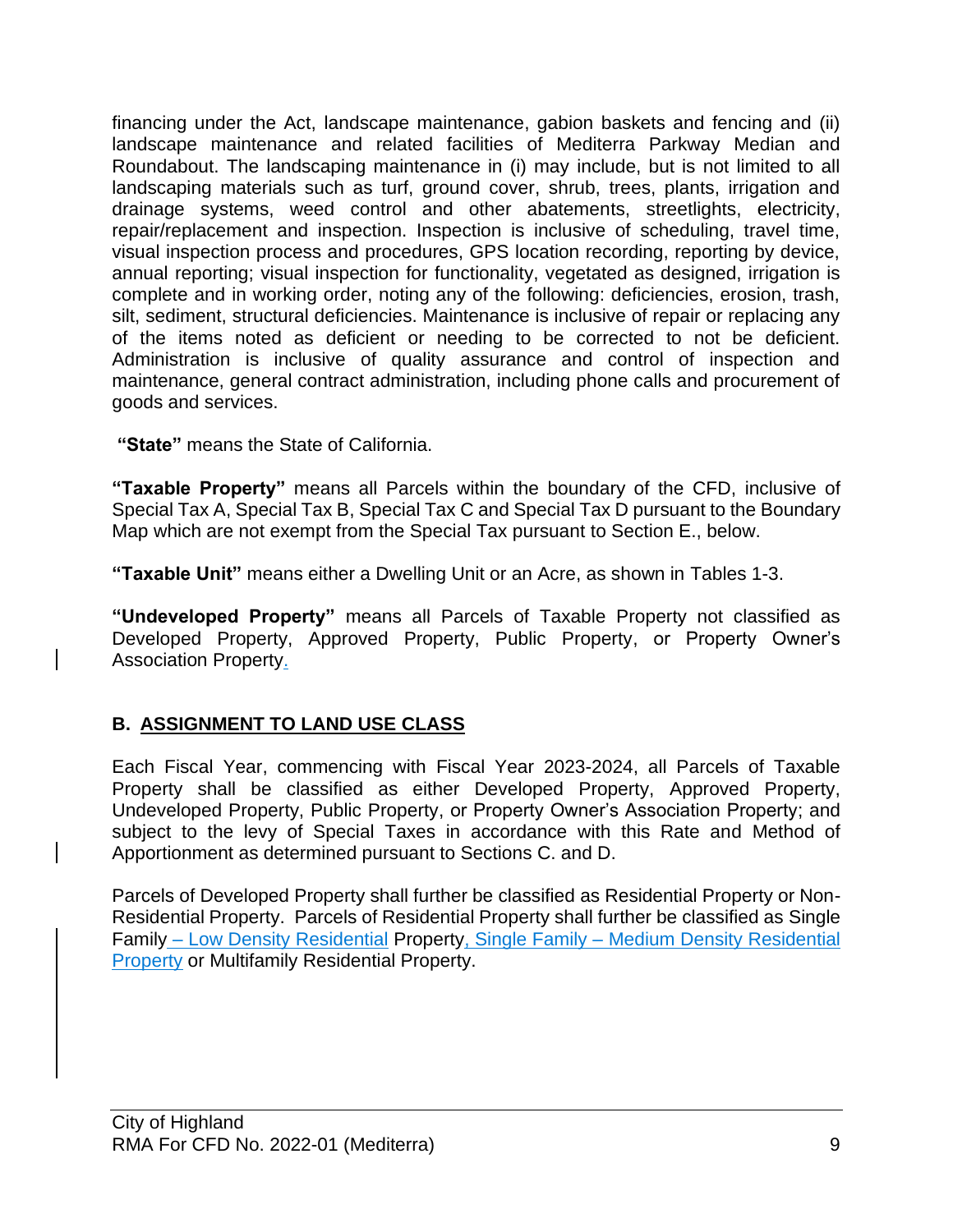# **C. MAXIMUM SPECIAL TAX RATES**

### **1. Developed Property**

The Maximum Special Tax A, Maximum Special Tax B, Maximum Special Tax C and Maximum Special Tax D that may be levied and escalated, as explained further in Section C.1. (a) below, in any Fiscal Year for each Parcel classified as Developed Property shall be determined by reference to Table 1 below according to the Special Tax Area in which the Parcel is located.

#### **TABLE 1 Maximum Special Tax Rates for Developed Property for Fiscal Year 2023-2024**

|                |                             |        | Maximum       | Maximum         | Maximum            | Maximum       |
|----------------|-----------------------------|--------|---------------|-----------------|--------------------|---------------|
| Land           |                             |        | Special Tax A | Special Tax B   | <b>Special Tax</b> | Special Tax D |
| Use            |                             | Taxabl | Per Taxable   | Per Taxable     | C Per              | Per Taxable   |
| Class          | Description                 | e Unit | Unit          | Unit            | Taxable Unit       | Unit          |
|                | Single Family - Low         |        | \$144.00      | \$425.00        | \$462.00           | \$77.00       |
|                | <b>Density Residential</b>  | D/U    |               |                 |                    |               |
|                | Property                    |        |               |                 |                    |               |
| $\overline{2}$ | Single Family -             |        | \$130.00      | \$385.00        | \$418.00           | \$70.00       |
|                | <b>Medium Density</b>       | D/U    |               |                 |                    |               |
|                | <b>Residential Property</b> |        |               |                 |                    |               |
| 23             | Multifamily                 | Acre   | \$810.00      | \$4,4041,161.00 | \$2,589.00725      | \$433211.00   |
|                | <b>Residential Property</b> |        |               |                 |                    |               |
| 34             | Non-Residential             |        | \$810.00      | \$1,161.00404   | \$2,589.00725      | \$211.00433   |
|                | Property                    | Acre   |               |                 |                    |               |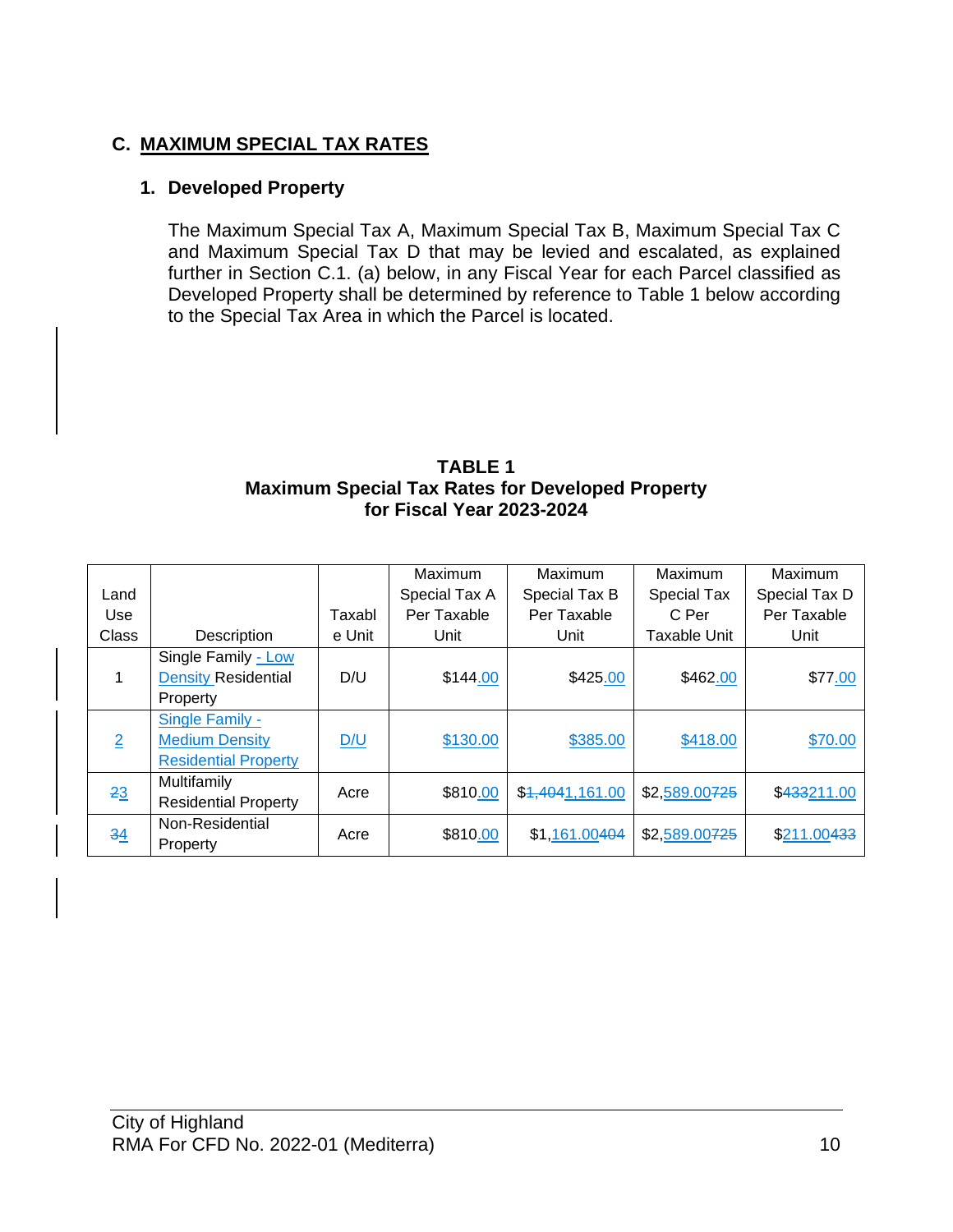### (a) Increase in the Maximum Special Tax

On each July 1, following the Base Year, the Maximum Special Tax A, Special Tax B, Special Tax C and Maximum Special Tax D, identified in Table 1 above, shall be increased annually, commencing July 1, 2024, based on the percentage increase in the Consumer Price Index with a maximum annual increase of six percent (6%) and a minimum annual increase of two percent (2%) of the Maximum Special Tax in effect in the previous Fiscal Year.

### (b) Multiple Land Use Classes

In some instances a Parcel of Developed Property may contain more than one Land Use Class. The Maximum Special Tax A that may be levied on such Parcel shall be the sum of the Maximum Special Tax A that can be levied for each Land Use Class located on that Parcel. The Maximum Special Tax B that may be levied on such Parcel shall be the sum of the Maximum Special Tax B that can be levied for each Land Use Class located on that Parcel. The Maximum Special Tax C that may be levied on such Parcel shall be the sum of the Maximum Special Tax C that can be levied for each Land Use Class located on that Parcel. The Maximum Special Tax D that may be levied on such Parcel shall be the sum of the Maximum Special Tax D that can be levied for each Land Use Class located on that Parcel For a Parcel that contains more than one Land Use Class (Mixed Use) the residential portion will be assessed based on Dwelling Units and the other land uses will be assessed based on acreage as designated for each land use as determined by reference to the site plan approved for such Parcel. The Administrator's allocation to each Land Use Class shall be final.

# **2. Approved Property**

The Maximum Special Tax A, Maximum Special Tax B, Maximum Special Tax C and Maximum Special Tax D that may be levied and escalated for each Parcel classified as Approved Property shall be the amount determined by reference to Table 4 according to the Special Tax Area within which the Parcel is located.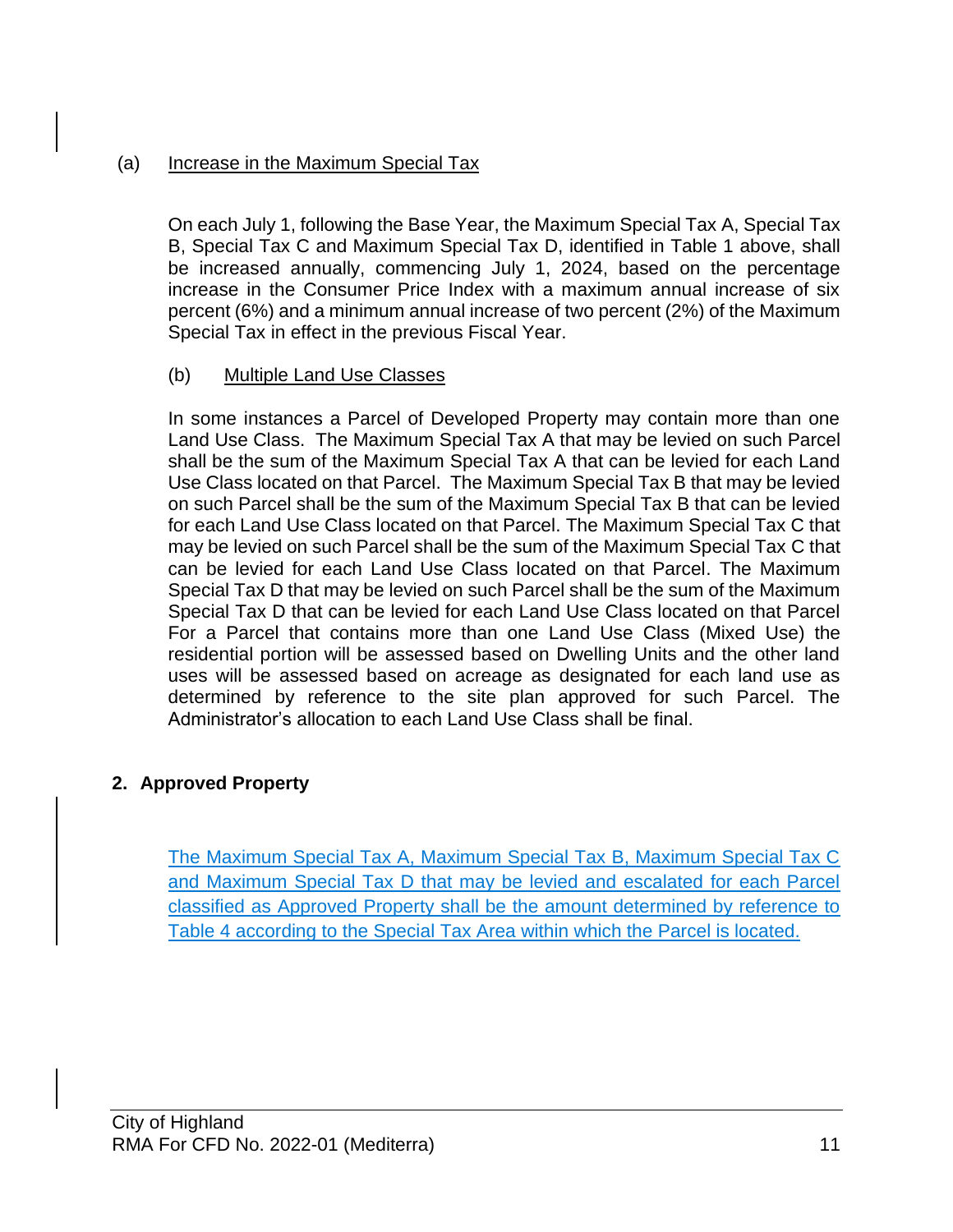#### **TABLE 2 Maximum Special Tax for Approved Property for Fiscal Year 2023-2024**

| <b>Maximum</b>       | <b>Maximum</b>       | <b>Maximum</b>       | <b>Maximum</b>       |
|----------------------|----------------------|----------------------|----------------------|
| <b>Special Tax A</b> | <b>Special Tax B</b> | <b>Special Tax C</b> | <b>Special Tax D</b> |
| Per Acre             | Per Acre             | Per Acre             | Per Acre             |
|                      |                      |                      |                      |

The Maximum Special Tax A, Maximum Special Tax B, Maximum Special Tax C and Maximum Special Tax D for UndevelopedApproved Property shall be increased annually, commencing July 1, 2024, based on the percentage increase in the Consumer Price Index with a maximum annual increase of six percent (6%) and a minimum annual increase of two percent (2%) of the corresponding Maximum Special Tax in effect in the previous Fiscal Year.

The Maximum Special Tax A for each Parcel of Approved Property shall be equal to the product of the applicable UndevelopedApproved Property Maximum Special Tax A per Acre times the Acreage of such Parcel; provided, however, for a Parcel of Approved Property that is expected to become Single Family Property as reasonably determined by the Administrator based on the Final Map recordation for such Parcel, the Maximum Special Tax A for such Parcel of Approved Property shall be calculated pursuant to Section C.1 as if such Parcel were already designated as Single Family Property.

The Maximum Special Tax B for each Parcel of Approved Property shall be equal to the product of the applicable UndevelopedApproved Property Maximum Special Tax B per Acre times the Acreage of such Parcel; provided, however, for a Parcel of Approved Property that is expected to become Single Family Property as reasonably determined by the Administrator based on the Final Map for such Parcel, the Maximum Special Tax B for such Parcel of Approved Property shall be calculated pursuant to Section C.1 as if such Parcel were already designated as Single Family Property.

The Maximum Special Tax C for each Parcel of Approved Property shall be equal to the product of the applicable UndevelopedApproved Property Maximum Special Tax C per Acre times the Acreage of such Parcel; provided, however, for a Parcel of Approved Property that is expected to become Single Family Property as reasonably determined by the Administrator based on the Final Map for such Parcel, the Maximum Special Tax BC for such Parcel of Approved Property shall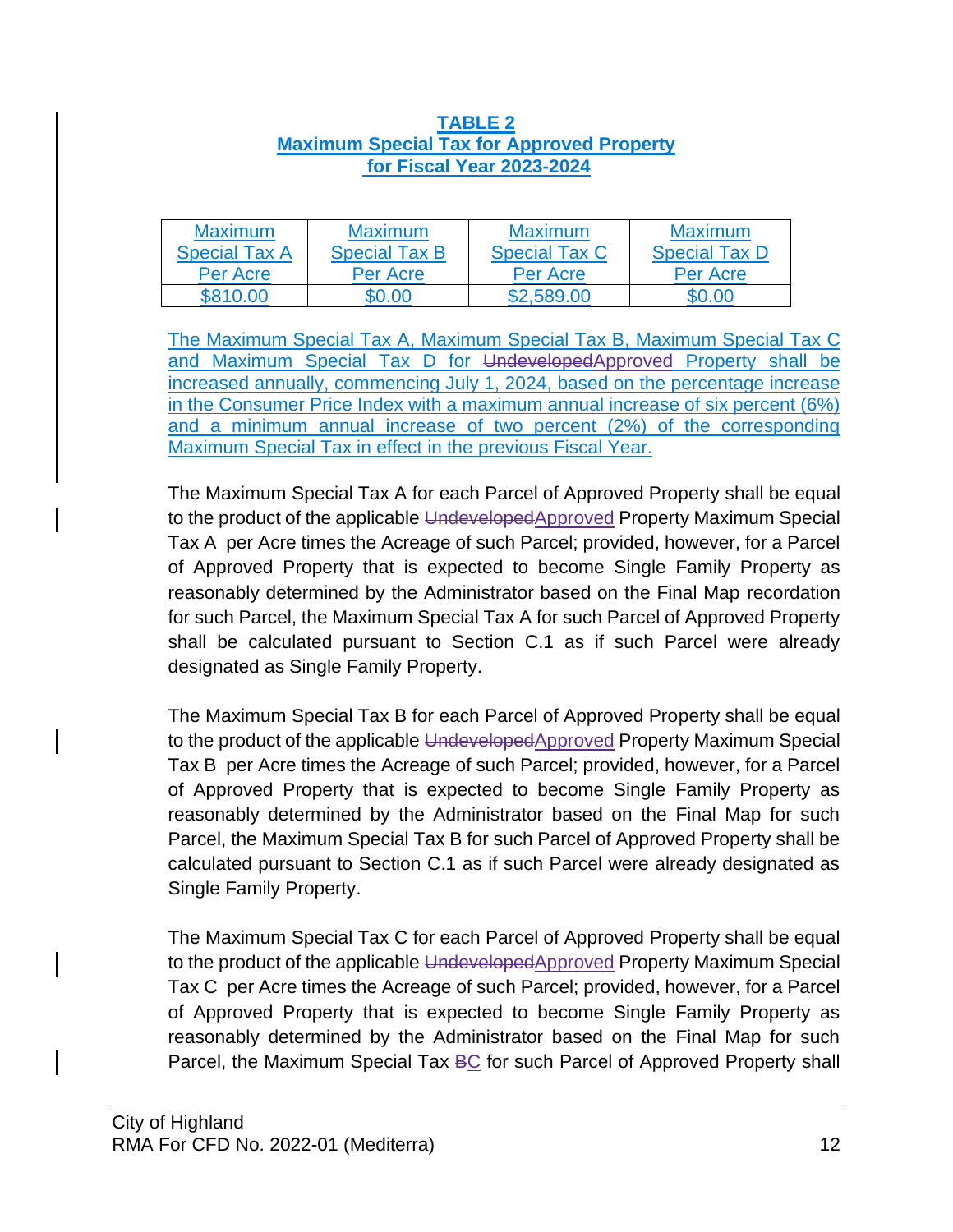be calculated pursuant to Section C.1 as if such Parcel were already designated as Single Family Property.

The Maximum Special Tax D for each Parcel of Approved Property shall be equal to the product of the applicable UndevelopedApproved Property Maximum Special Tax D per Acre times the Acreage of such Parcel; provided, however, for a Parcel of Approved Property that is expected to become Single Family Property as reasonably determined by the Administrator based on the Final Map for such Parcel, the Maximum Special Tax BD for such Parcel of Approved Property shall be calculated pursuant to Section C.1 as if such Parcel were already designated as Single Family Property.

The Maximum Special Tax A, Maximum Special Tax B, Maximum Special Tax C and Maximum Special Tax D for Approved Property, each area calculated independent of the other, shall be increased annually, commencing July 1, 2024, based on the percentage increase in the Consumer Price Index with a maximum annual increase of six percent (6%) and a minimum annual increase of two percent (2%) of the corresponding Maximum Special Tax in effect in the previous Fiscal Year.

# **3. Undeveloped Property**

The Maximum Special Tax A, Maximum Special Tax B, Maximum Special Tax C and Maximum Special Tax D that may be levied and escalated for each Parcel classified as Undeveloped Property shall be the amount determined by reference to Table 3 according to the Special Tax Area within which the Parcel is located The Maximum Special Tax A, Maximum Special Tax B, Maximum Special Tax C and Maximum Special Tax B that may be levied and escalated for each Parcel classified as Undeveloped Property shall be \$0. the amount determined by reference to Table 3 according to the Special Tax Area within which the Parcel is located.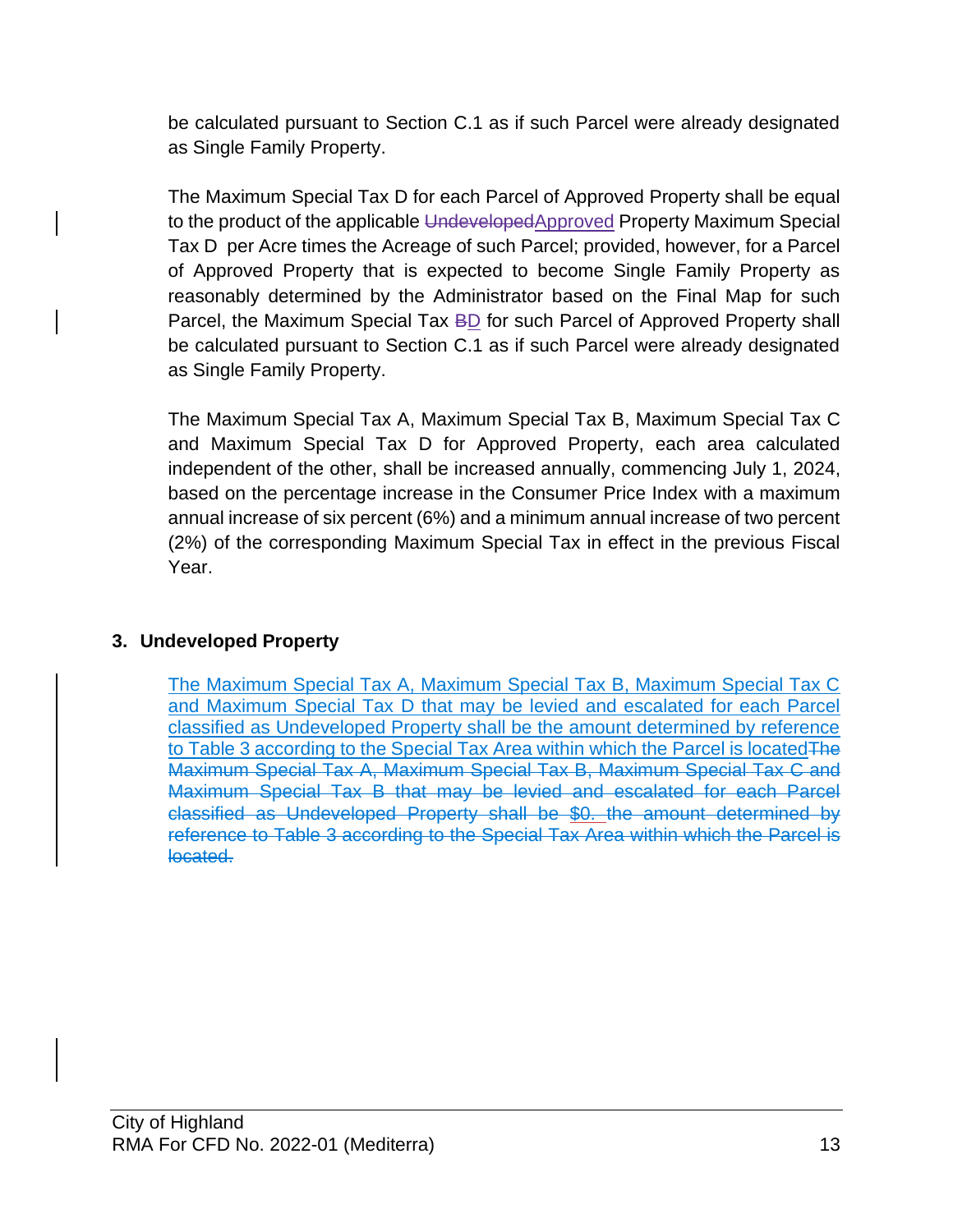#### **TABLE 3 Maximum Special Tax for Undeveloped Property for Fiscal Year 2023-2024**

| <b>Maximum</b> | <b>Maximum</b> | <b>Maximum</b>    | Maximum       |
|----------------|----------------|-------------------|---------------|
| Special Tax A  | Special Tax B  | Special Tax C     | Special Tax D |
| Per Acre       | Per Acre       | Per Acre          | Per Acre      |
| \$810,00       | \$0.00\$1.404  | \$2,589.00\$2,725 | \$0.00\$433   |

4. The Maximum Special Tax A, Maximum Special Tax B, Maximum Special Tax C and Maximum Special Tax D for Undeveloped Property shall be increased annually, commencing July 1, 2024, based on the percentage increase in the Consumer Price Index with a maximum annual increase of six percent (6%) and a minimum annual increase of two percent (2%) of the corresponding Maximum Special Tax in effect in the previous Fiscal Year.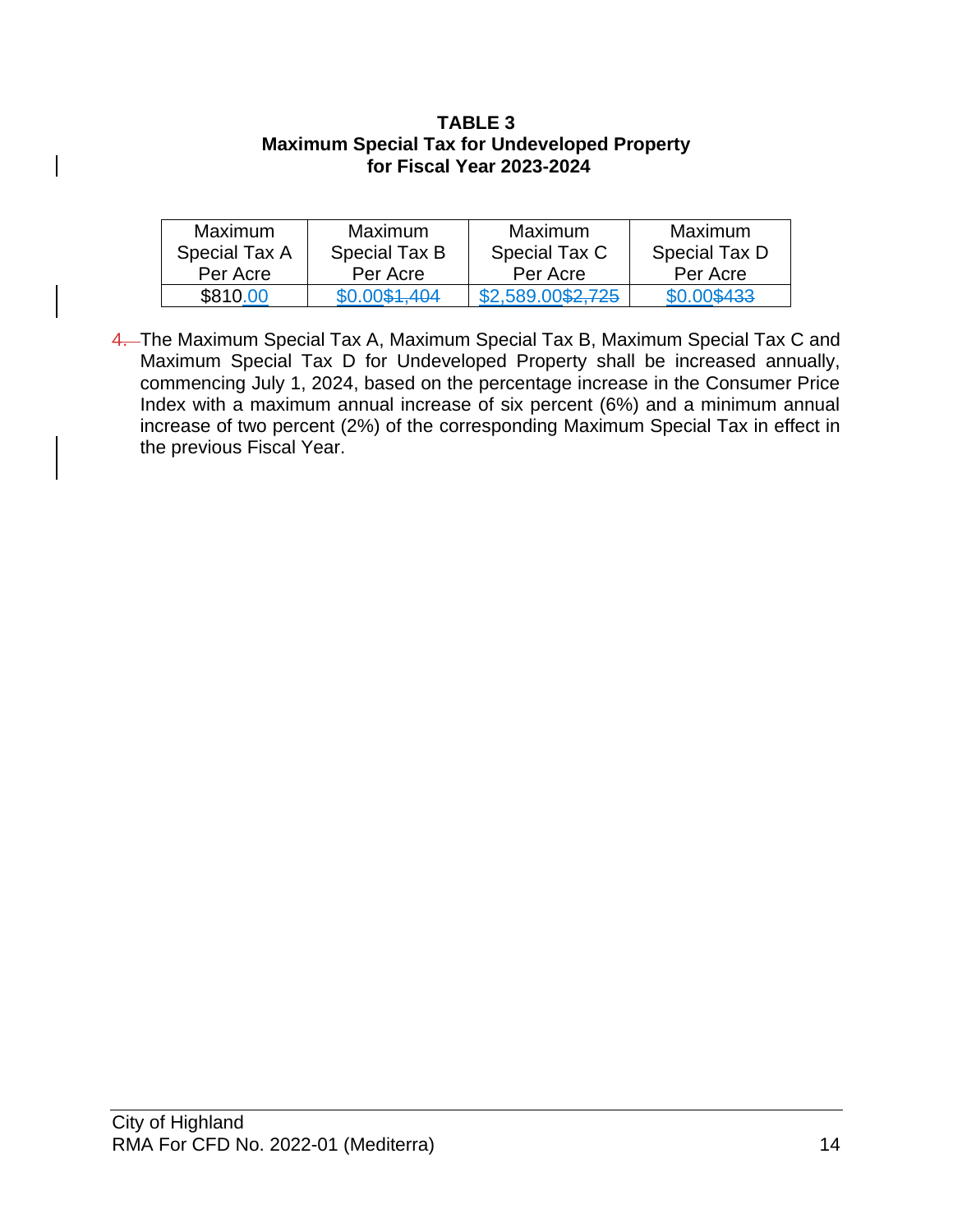#### 5.4. **Public Property and/or Property Owner's Association Property that is not Exempt Property pursuant to the provisions of Section E.**

The Maximum Special Tax A for each Parcel of Taxable Public Property and/or Property Owners Association Property shall be equal to the product of the applicable Undeveloped Property Maximum Special Tax A per Acre times the Acreage of such Parcel and shall be increased annually, commencing July 1, 2024, based on the percentage increase in the Consumer Price Index with a maximum annual increase of six percent (6%) and a minimum annual increase of two percent (2%) of the Maximum Special Tax A in effect in the previous Fiscal Year.

The Maximum Special Tax B for each Parcel of Taxable Public Property and/or Property Owners Association Property shall be equal to the product of the applicable Undeveloped Property Maximum Special Tax B per Acre times the Acreage of such Parcel and shall be increased annually, commencing July 1, 2024, based on the percentage increase in the Consumer Price Index with a maximum annual increase of six percent (6%) and a minimum annual increase of two percent (2%) of the Maximum Special Tax B in effect in the previous Fiscal Year.

The Maximum Special Tax C for each Parcel of Taxable Public Property and/or Property Owners Association Property shall be equal to the product of the applicable Undeveloped Property Maximum Special Tax C per Acre times the Acreage of such Parcel and shall be increased annually, commencing July 1, 2024, based on the percentage increase in the Consumer Price Index with a maximum annual increase of six percent (6%) and a minimum annual increase of two percent (2%) of the Maximum Special Tax  $CB$  in effect in the previous Fiscal Year.

The Maximum Special Tax D for each Parcel of Taxable Public Property and/or Property Owners Association Property shall be equal to the product of the applicable Undeveloped Property Maximum Special Tax D per Acre times the Acreage of such Parcel and shall be increased annually, commencing July 1, 2024, based on the percentage increase in the Consumer Price Index with a maximum annual increase of six percent (6%) and a minimum annual increase of two percent (2%) of the Maximum Special Tax **BD** in effect in the previous Fiscal Year.

### **D. METHOD OF APPORTIONMENT OF THE SPECIAL TAX**

### **1. Special Tax A**

Commencing with Fiscal Year 2023-2024 and for each following Fiscal Year, the Administrator shall levy the Special Tax Afs on all Taxable Property until the amount of Special Tax A equals the Special Tax A Requirement in accordance with the following steps: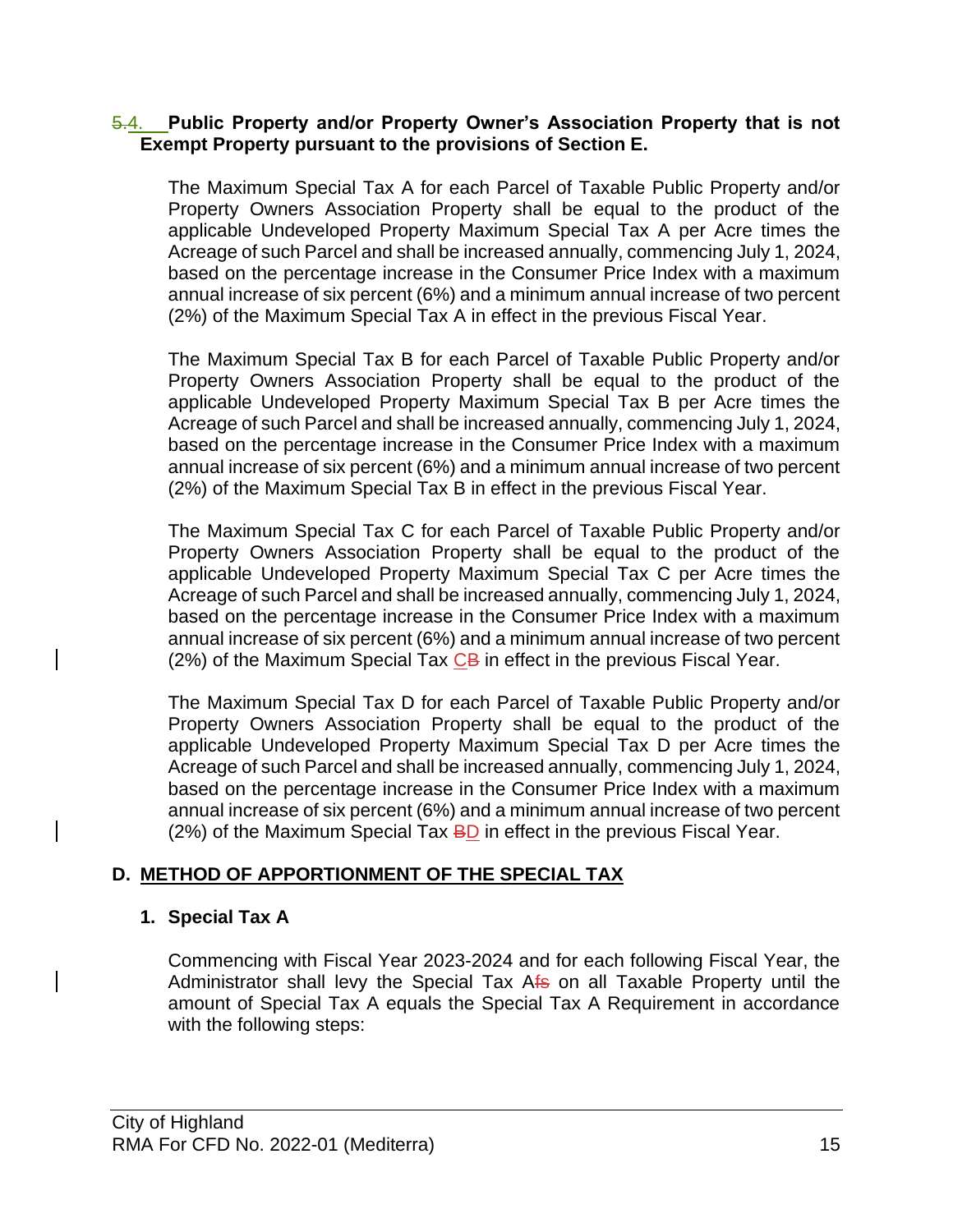First: The Special Tax A shall be levied Proportionately on each Parcel of Developed Property at up to 100% of the applicable Maximum Special Tax A as needed to satisfy the Special Tax A Requirement;

Second: If additional moneys are needed to satisfy the Special Tax A Requirement after the first step has been completed, the Special Tax A shall be levied Proportionately on each Parcel of Approved Property at up to 100% of the Maximum Special Tax A for Approved Property;

Third: If additional moneys are needed to satisfy the Special Tax A Requirement after the first two steps have been completed, the Special Tax A shall be levied Proportionately on each Parcel of Undeveloped Property at up to 100% of the applicable Maximum Special Tax A for Undeveloped Property;

# **2. Special Tax B**

Commencing with Fiscal Year 2023-2024 and for each following Fiscal Year, the Administrator shall levy the Special Tax B on all Taxable Property until the amount of Special Tax B equals the Special Tax B Requirement in accordance with the following steps:

First: The Special Tax AB shall be levied Proportionately on each Parcel of Developed Property at up to 100% of the applicable Maximum Special Tax B as needed to satisfy the Special Tax AB Requirement;

Upon the recordation of the Final Map for Phase 3 and 4 (assessor pParcel numbers 0297-021-31-0000 and 0297-051-27-0000 or their successor assessor pParcel numbers), these parcels shall be levied along with Developed Property as part of the Special Tax D "First" step described above.

Second: If additional moneys are needed to satisfy the Special Tax B Requirement after the first step has been completed, the Special Tax AB shall be levied Proportionately on each Parcel of Approved Property at up to 100% of the Maximum Special Tax B for Approved Property;

# **3. Special Tax C**

Commencing with Fiscal Year 2023-2024 and for each following Fiscal Year, the Administrator shall levy the Special Tax C on all Taxable Property until the amount of Special Tax C equals the Special Tax C Requirement in accordance with the following steps:

First: The Special Tax C shall be levied Proportionately on each Parcel of Developed Property at up to 100% of the applicable Maximum Special Tax C as needed to satisfy the Special Tax C Requirement;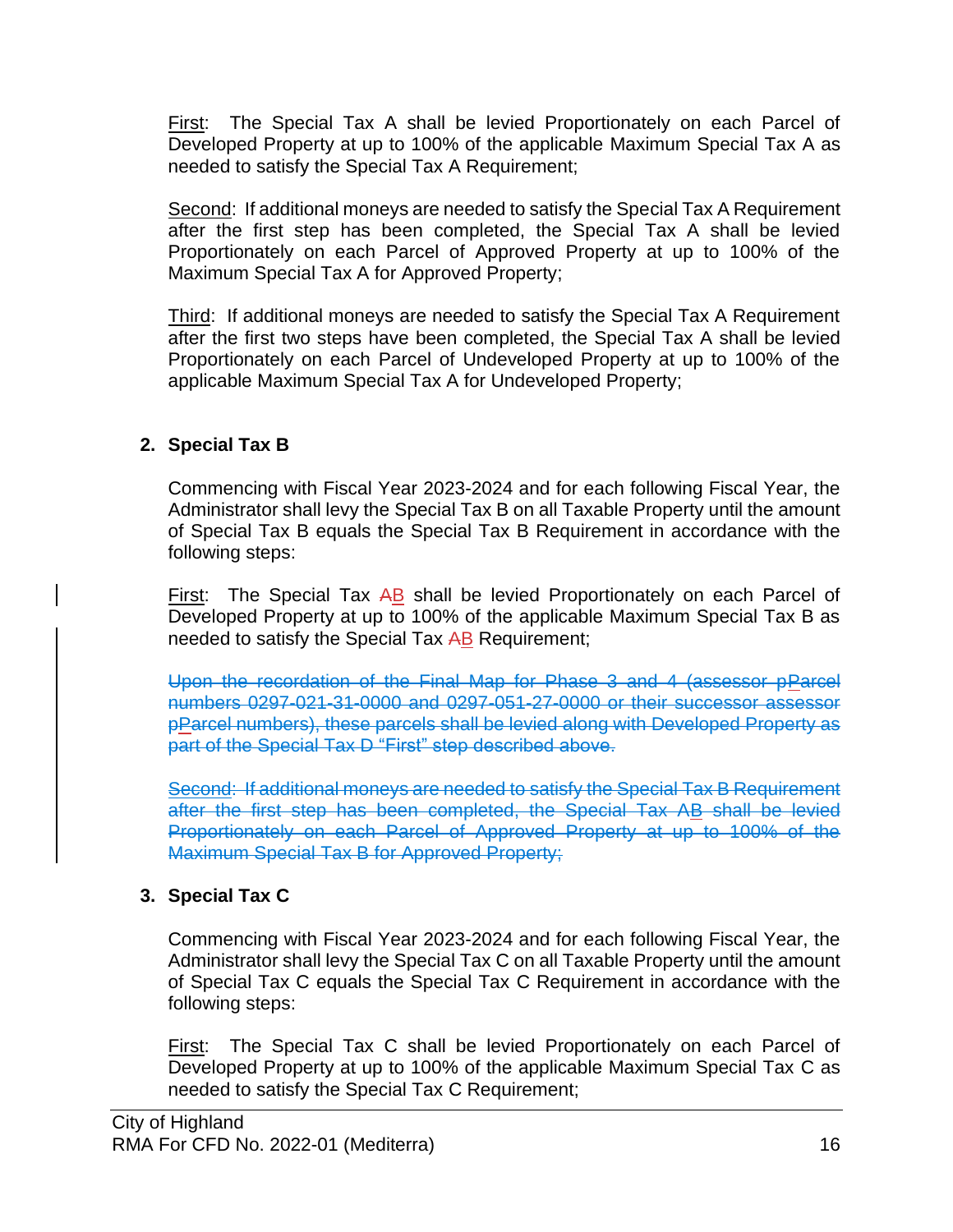Second: If additional moneys are needed to satisfy the Special Tax C Requirement after the first step has been completed, the Special Tax C shall be levied Proportionately on each Parcel of Approved Property at up to 100% of the Maximum Special Tax C for Approved Property;

Third: If additional moneys are needed to satisfy the Special Tax C Requirement after the first two steps have been completed, the Special Tax C shall be levied Proportionately on each Parcel of Undeveloped Property at up to 100% of the applicable Maximum Special Tax C for Undeveloped Property;

# **4. Special Tax D**

Commencing with Fiscal Year 2023-2024 and for each following Fiscal Year, the Administrator shall levy the Special Tax D on all Taxable Property until the amount of Special Tax BD equals the Special Tax D Requirement in accordance with the following steps:

First: The Special Tax D shall be levied Proportionately on each Parcel of Developed Property at up to 100% of the applicable Maximum Special Tax D as needed to satisfy the Special Tax D Requirement;

Upon the recordation of the Final Map for Phase 3 and 4 (assessor pParcel numbers 0297-021-31-0000 and 0297-051-27-0000 or their successor assessor pParcel numbers), these parcels shall be levied along with Developed Property as part of the Special Tax D "First" step described above.

Second: If additional moneys are needed to satisfy the Special Tax D Requirement after the first step has been completed, the Special Tax D shall be levied Proportionately on each Parcel of Approved Property at up to 100% of the Maximum Special Tax D for Approved Property;

Notwithstanding the above, under no circumstances will the Special Taxes levied in any Fiscal Year against any Parcel of Residential Property for which a Building Permit has been issued be increased by more than ten percent (10%) as a result of a delinquency in the payment of the Special Tax applicable to any other Parcel above the amount that would have been levied in that Fiscal Year had there never been any such delinquency or default.

# **E. EXEMPTIONS**

The CFD shall not levy Special Taxes on Public Property and Property Owner's Association Property within the CFD. If any Parcels of Public Property or Property Owner's Association Property are converted to Taxable Property as the result of the sale of an Exempt Parcel to a private owner for residential or non-residential development, it